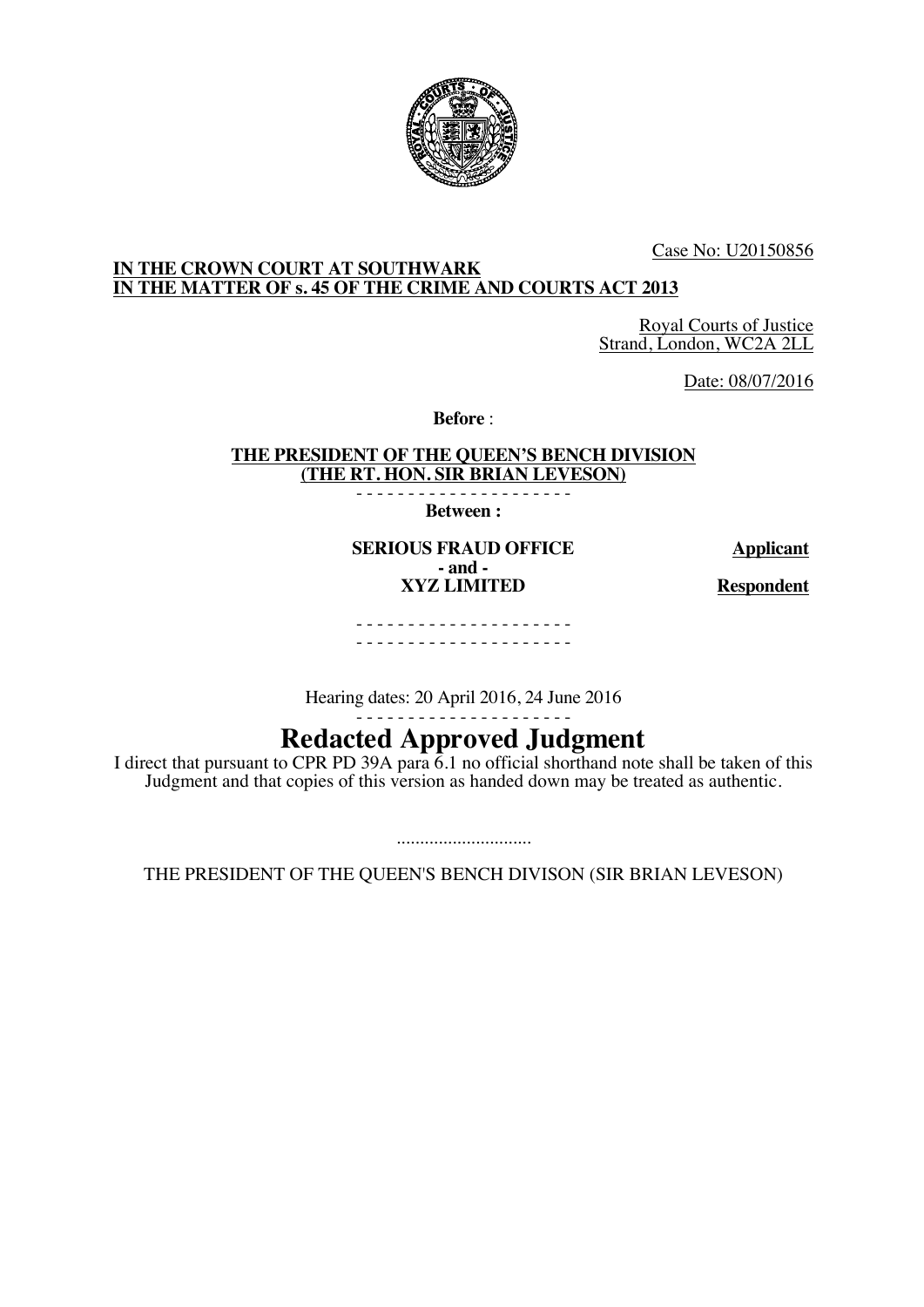#### **Sir Brian Leveson P :**

- 1. This is the second application made by the Serious Fraud Office for approval of a Deferred Prosecution Agreement. For the sake of completeness, it is worth For the sake of completeness, it is worth. introducing and explaining the statutory scheme by repeating what I said in the preliminary judgment in *SFO v. Standard Bank* (U20150854) 4 November 2015, which was the first application. I put it in this way:
	- 1. The traditional approach to the resolution of alleged criminal conduct is for a prosecution authority to commence proceedings by summons or charge which then proceeds in court to trial and, if a conviction follows, to the imposition of a sentence determined by the court. By s. 45 and Schedule 17 of the Crime and Courts Act 2013 ("the 2013 Act"), a new mechanism of deferred prosecution agreement ("DPA") was introduced into the law whereby an agreement may be reached between a designated prosecutor and an organisation facing prosecution for certain economic or financial offences. The effect of such an agreement is that proceedings are instituted by preferring a bill of indictment, but then deferred on terms: these terms can include the payment of a financial penalty, compensation, payment to charity and disgorgement of profit along with implementation of a compliance programme, co-operation with the investigation and payment of costs. If, within the specified time, the terms of the agreement are met, proceedings are discontinued; a breach of the terms of the agreement can lead to the suspension being lifted and the prosecution pursued.
	- 2. By para. 7-8 of Schedule 17 to the 2013 Act, after negotiations have commenced between a prosecutor and relevant organisation, the prosecutor must apply to the court, in private, for a declaration that entering into a deferred prosecution agreement in the circumstances which obtain is likely to be in the interests of justice and that the proposed terms are "fair, reasonable and proportionate". Reasons must be given for the conclusion expressed by the court and in the event of such a declaration (either initially or following further negotiation and review), formal agreement can then be reached between the parties. In that event, a further hearing is necessary for the court to declare that the agreement is, in fact, in the interests of justice and that the terms (no longer proposed, but agreed) are fair, reasonable and proportionate.
	- 3. If a DPA is reached and finally approved, the relevant declaration, with reasons, must be pronounced in public. Thereafter, the prosecutor must also publish the agreement and the initial or provisional positive declaration (along with any earlier refusal to grant the declaration) in each case with the reasons provided. In that way, the entirety of the process, albeit then resolved, becomes open to public scrutiny. …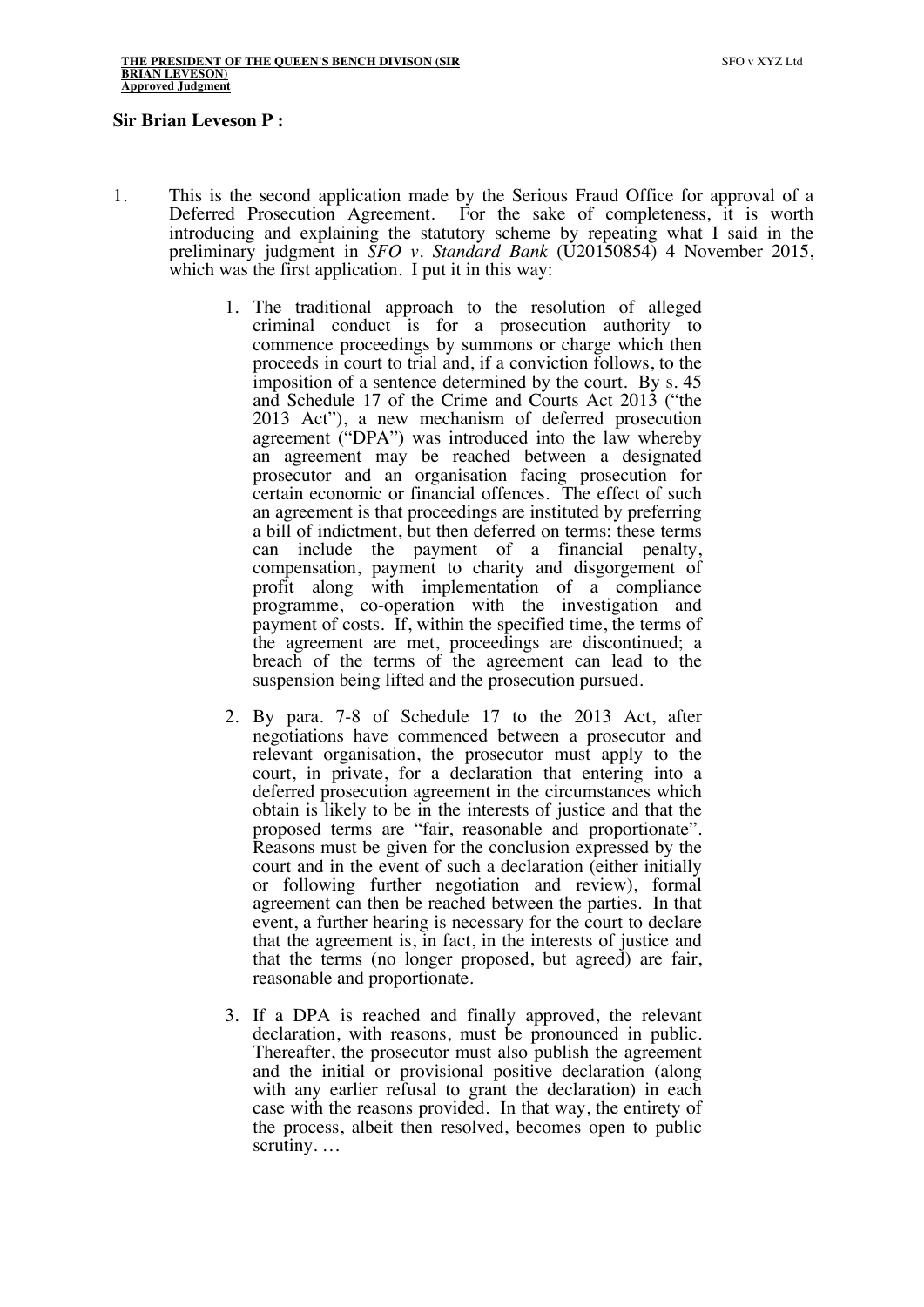2. Judicial involvement in the process is pivotal. In the final judgment in *SFO v Standard Bank* (dated 30 November 2015), I put the matter in this way (at [2]):

> "In contra-distinction to the United States, a critical feature of the statutory scheme in the UK is the requirement that the court examine the proposed agreement in detail, decide whether the statutory conditions are satisfied and, if appropriate, approve the DPA. … In that way, the court retains control of the ultimate outcome …"

- 3. In one sense, *SFO v Standard Bank* represented a comparatively straightforward application of the principles and process. This application raises for the first time the problems generated when a modestly resourced small to medium sized enterprise ("SME") is demonstrably guilty of serious breaches of the criminal law. At what level of criminality is it necessary simply to allow the SME to become insolvent and to what extent is it appropriate to mitigate the financial penalty, knowing that the SME is only able to make any substantial payment with the support of the substantial company of which the SME is a wholly owned subsidiary? On the one hand, allowing the SME to continue to trade (assuming necessary compliance has been put in place) is in the public interest but, on the other hand, nothing must be done to encourage the pursuit of criminal behaviour through a corporate vehicle which can be abandoned as insolvent if necessary.
- 4. For that reason, I adjourned the preliminary hearing to give the Serious Fraud Office ("SFO") and XYZ Ltd ("XYZ") the opportunity to put more information before the court. When the hearing resumed with further information (and detailed consideration of the points that I had raised), I indicated that I was prepared to grant a declaration pursuant to para. 7(1) of Schedule 17 of the 2013 Act to the effect that the proposed agreement between the SFO and XYZ is likely to be in the interests of justice and that the proposed terms (viewed overall) are fair, reasonable and proportionate. In this field of developing jurisprudence, however, in the event of this agreement becoming final, at some stage my reasons will enter the public domain and are likely to inform other cases; in the circumstances, I reserved my reasons.
- 5. The judgment in its full form must remain private unless and until the agreement becomes final and a declaration is made pursuant to para. 8(1) of Schedule 17. Even then, the publication of information by the prosecutor is postponed until the criminal proceedings in relation to a number of XYZ's former employees have concluded; only in that way will it be possible to avoid a substantial risk of prejudice to the administration of justice in those proceedings: see para. 12 of Schedule 17. Bearing in mind the additional significance of this judgment as providing a further window on the approach of the court to a DPA, this slightly amended and redacted judgment (which contains no material alteration but removes all detail which might potentially identify the parties) is approved for publication in the interim period.

## *The Facts*

- 6. XYZ is an SME which, historically, generated the majority of its revenue from exports to Asian markets. Following its acquisition in February 2000, it has been a wholly owned subsidiary of ABC Companies LLC ("ABC") which is a US registered corporation.
- 7. During the period June 2004 to June 2012, XYZ, through a small but important group of its employees and agents, was involved in the systematic offer and/or payment of bribes to secure contracts in foreign jurisdictions. In total, of 74 contracts which were ultimately examined, 28 are said to be "implicated", that is to say there is specific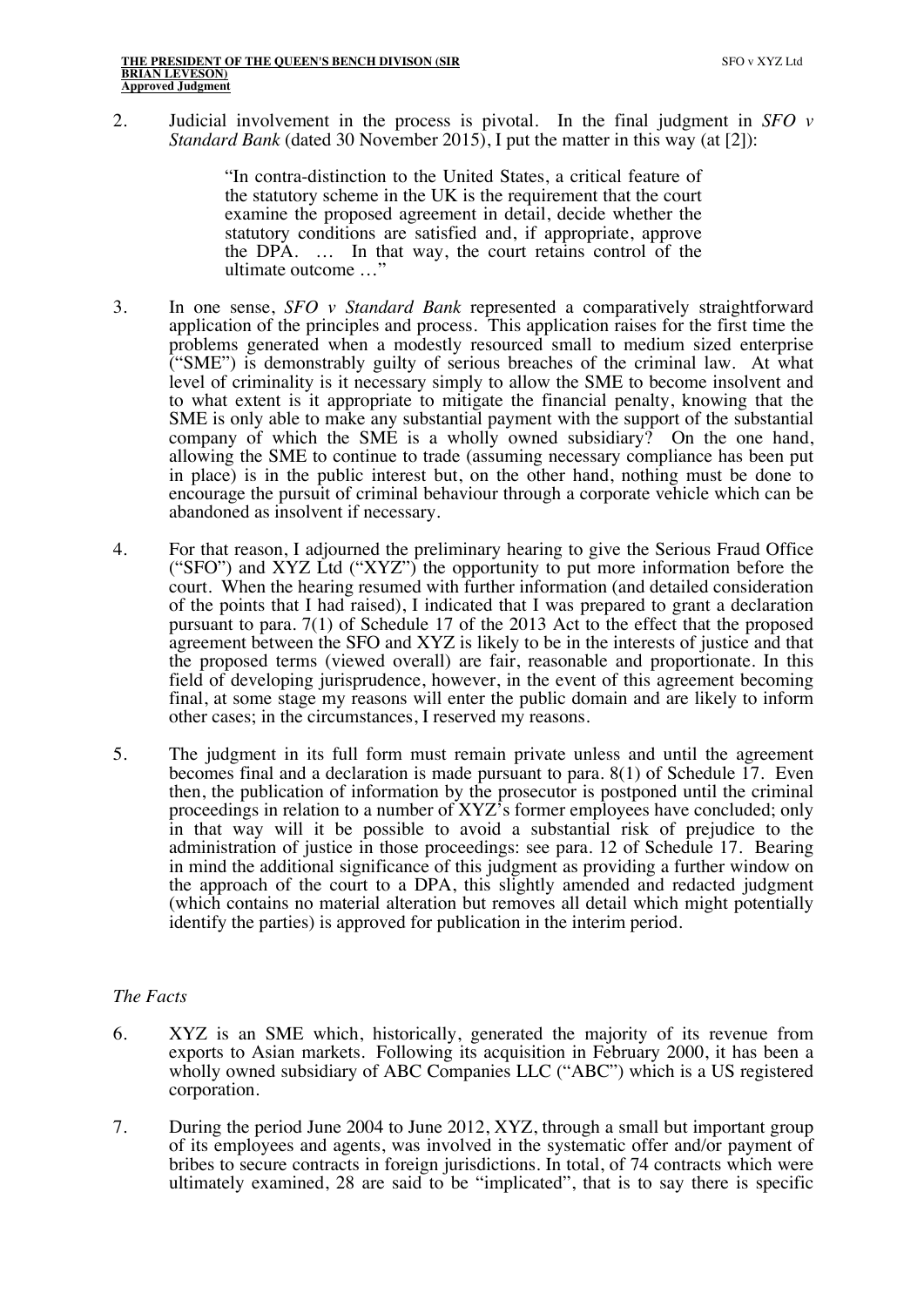evidence to suggest that each contract was procured as a result of the offer and/or payment of bribes. It is these which form the subject-matter of the present application.

- 8. The way in which these offences were committed was for intermediary agents within a particular jurisdiction to offer or to place bribes with those thought to exert influence or control over the awarding of contracts; this was done on behalf of XYZ's employees and ultimately the company. It is significant that these were payments which were not part of agency agreements which provided for agents' remuneration on the basis of commission expressed as a percentage of the contract value in each case. Rather, correspondence shows the payment also of what is described as "fixed commission", "special commission" and "additional commission". It is also important to emphasise that there is no direct evidence of any illegal agreement between the agents concerned and the purported recipients of bribes. However, given the context and correspondences between XYZ employees and agents, this DPA preliminary application proceeds on the basis that the various terms used represent euphemisms for bribes. Furthermore, the correspondence further shows that it is the agents who instigated the offer and/or payment of bribes.
- 9. Summarising the position, taken together, in the period 2004-2013, a total of £17.24 million was paid to XYZ on the 28 implicated contracts on which bribes were offered. This sum represented 15.81% of the total turnover of XYZ in the period (being  $\pounds 109$ ) million). The total gross profit from the implicated contracts amounted to £6,553,085 out of a total gross profit of £31.4 million (i.e. 20.82%). XYZ estimates a net profit of approximately £2.5 million in respect of the implicated contracts.
- 10. It is also appropriate to say something of the involvement of ABC in the business of XYZ which, effectively, on acquisition it rescued. ABC provided support for annual budgeting, marketing and product development while also providing long-term strategic planning, supply chain and global sourcing resources. In 2007, a group-wide health and safety programme was rolled out which remains in place. ABC has also provided services in relation to cost-saving measures, a compliance manual, a code of conduct with online training together with management consultancy along with support in comprehensive environmental health and safety (EHS), corporate HR and internal audit. XYZ paid ABC a total of £2.3 million in management fees over this period. During the period following the February 2000 acquisition, ABC received dividend payments totalling some £6 million. In the circumstances, ABC have agreed to divest a significant proportion of these dividends in the sum of £1,953,085.

#### *Investigation*

- 11. By its own admission, prior to 2012, XYZ did not have adequate compliance provisions in place. In order to address this problem, in late 2011, ABC sought to improve matters in its subsidiary by implementing its global compliance programme (in respect of which it should be noted that  $AB\tilde{C}$  has invested  $\tilde{E}3$  million to date) within XYZ. It was within the context of this compliance programme that, at the end of August 2012, concerns came to light about the way in which a number of contracts had been secured. XYZ took immediate action: on 4 September 2012, it retained a law firm to undertake an independent internal investigation. Its focus was contracts post-dating 1 January 2006.
- 12. While investigating and with the consent of its client, on 2 October 2012, the law firm orally informed the SFO that an as yet unidentified client might be making a selfreport to the SFO. On 13 November 2012, the lawyers met with the SFO and confirmed that XYZ would be making a written self-report following the conclusion of the internal investigation. It was agreed that the written self-report would be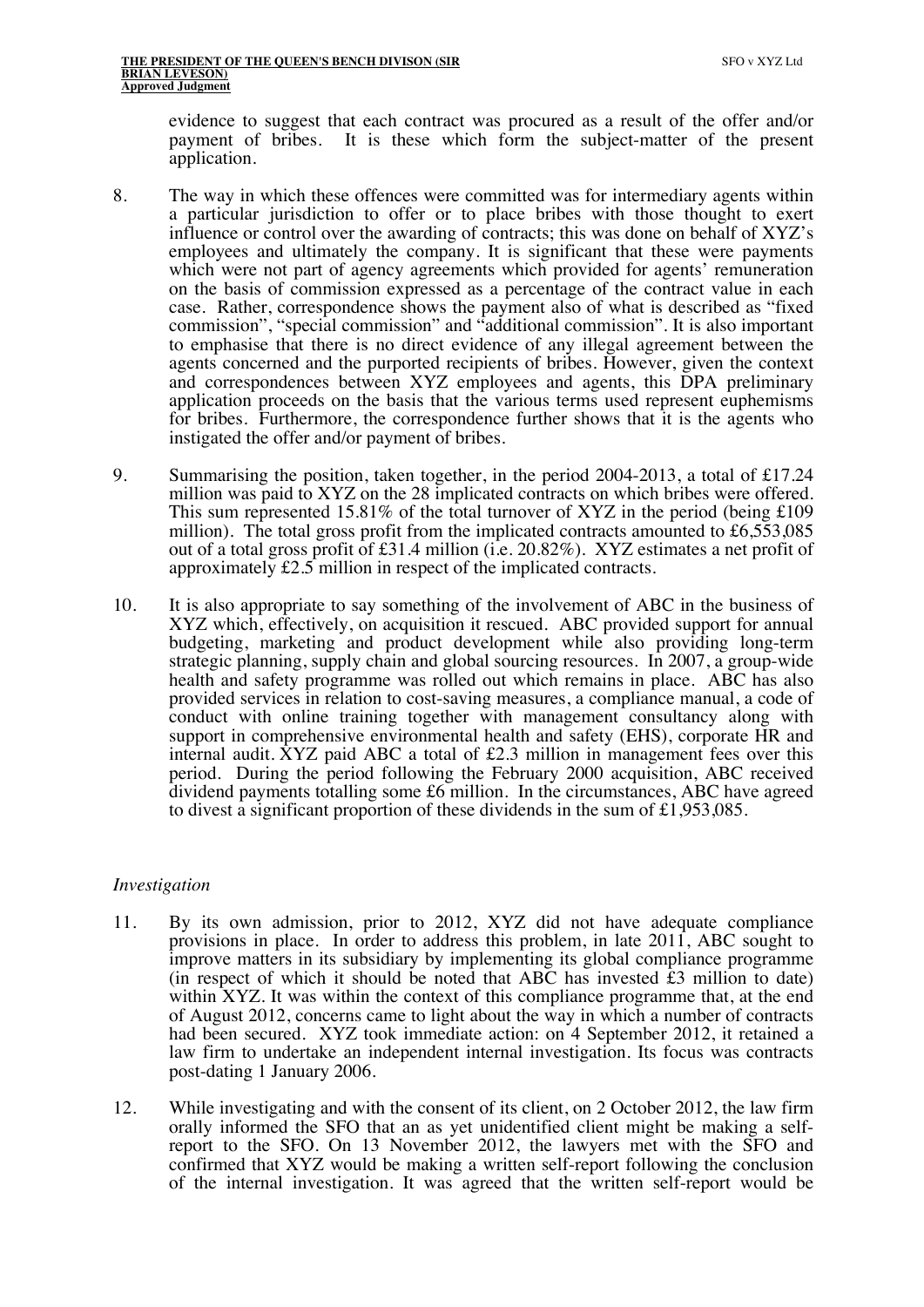submitted to the SFO by 31 January 2013. In the meantime, the law firm was in the process of:

- i) collecting, processing and searching over 90GB of electronic data consisting of .pst files from the company server, images of laptop hard drives, and USE/external memory drives;
- ii) reviewing over 27,000 electronic records;
- iii) collecting and reviewing hard copy documents, including personal notebooks, agency files, contract files, invoices and shipping files; and
- iv) conducting 13 interviews of four XYZ employees.
- 13. The law firm delivered the self-report to the SFO on the agreed date. It was 39 pages in length and set out details of the evidence identified in relation to 16 implicated contracts. Thereafter, between 26 April 2013 and 14 January 2016, with the full cooperation of XYZ, the SFO conducted its own investigation. Further, through the law firm, XYZ made continuing efforts to investigate and supplement the self-report and, in particular, expanded the scope of the investigation to include contracts before 1 January 2006.
- 14. So it was that, in June 2013, the Director of the SFO accepted the case for criminal investigation pursuant to s. 1(3) of the Criminal Justice Act 1987. Following the service of a notice to XYZ issued under s. 2 of that Act, for personal email caches, XYZ submitted a further report providing further information about five additional implicated contracts. A further analysis of material obtained from XYZ's auditors revealed a large number of references to "fixed commission" on invoices in relation to contracts that had not been identified in the reports. Evidence relating to the agent and other suspects was also seized during searches at the agent's UK address. The SFO also itself conducted ten interviews under caution, one outside the jurisdiction, and ten interviews under s. 2 with former and current XYZ employees and auditors.
- 15. On 27 November 2014, the law firm produced a third self-report on XYZ's behalf which contained details of 32 contracts which had not previously been identified, seven of those being implicated. This brought the total of contracts to be investigated on suspicion of being obtained as a result of corrupt payments to 74, of which 28 were implicated.
- 16. At this stage, it should be noted that the 28 implicated contracts straddle the coming into force of the Bribery Act 2010 ("the 2010 Act") on 1 July 2011. 24 pre-date and four post-date the 2010 Act, although in relation to two such contracts the agreement to make improper payments would have been concluded prior to 1 July 2011. With this legal complexity in mind and on the basis of the investigation set out above, the Director of the SFO was satisfied that there was sufficient evidence to provide a realistic prospect of conviction against XYZ, in relation to the pre-2010 Act conduct, for an offence of conspiracy to corrupt and, in relation to post-2010 Act conduct, for conspiracy to bribe contrary to s. 1 of the Criminal Law Act 1977 along with an offence of failure to prevent bribery contrary to s. 7 of the 2010 Act. This conclusion was reached in accordance with the full code test set out in the Code for Crown Prosecutors and, therefore, para. 1.2.i(a) of the DPA Code of Practice.
- 17. Thus, a potential draft indictment has been drafted by or on behalf of the SFO in the following terms:

"Count 1

*Statement of Offence*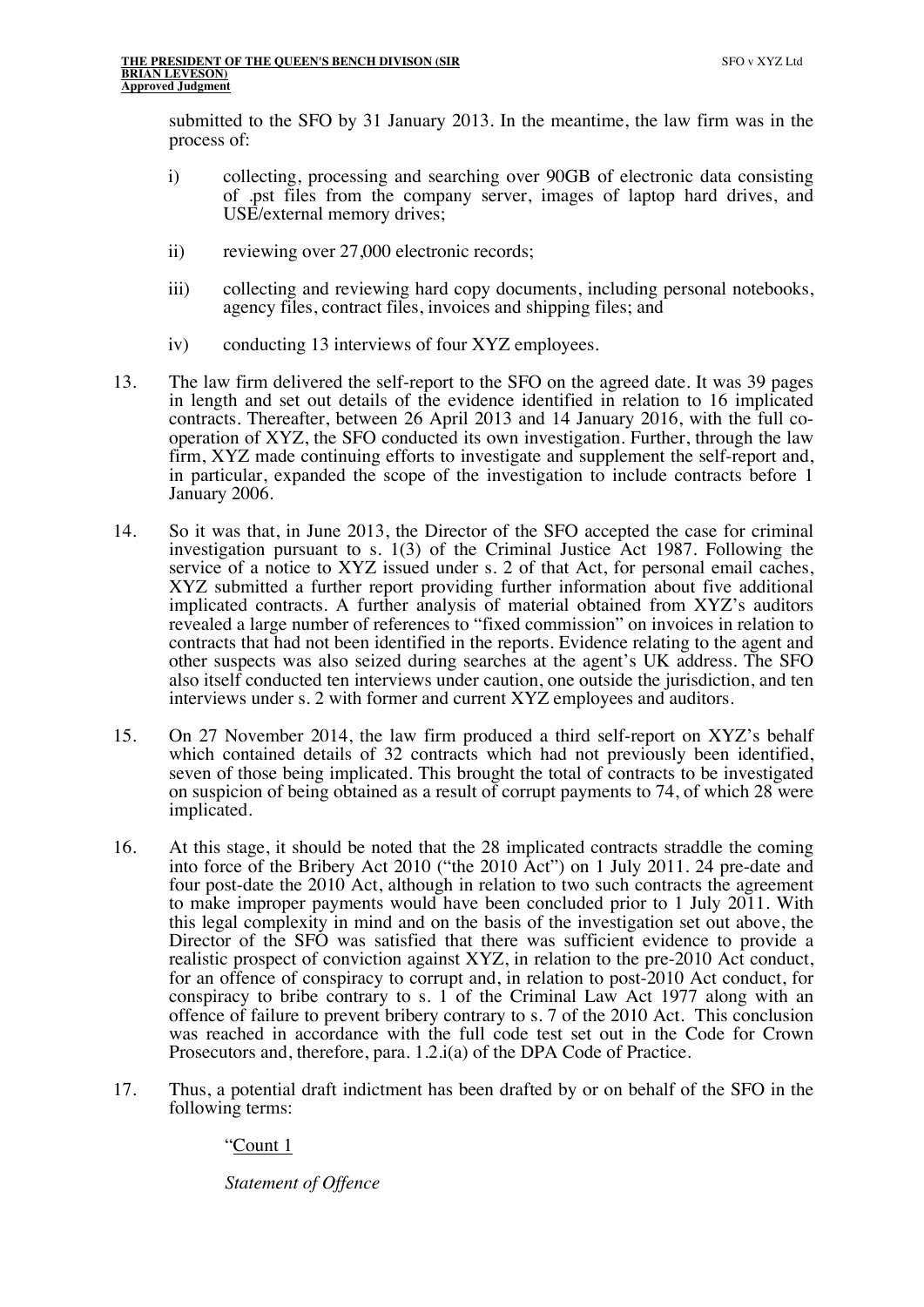Conspiracy to corrupt, contrary to section 1 of the Criminal Law Act 1977

### *Particulars of Offence*

XYZ Limited, between the  $1<sup>st</sup>$  day of June 2004 and the  $1<sup>st</sup>$  day of July 2011 conspired with [named] and other XYZ agents corruptly to give, agree to give or offer gifts or payments, to other agents, as inducements to secure, or as rewards for having secured, contracts for XYZ Limited, contrary to section 1 of the Prevention of Corruption Act 1906.

### Count 2

### *Statement of Offence*

Conspiracy to bribe, contrary to section 1 of the Criminal Law Act 1977

### *Particulars of Offence*

XYZ Limited, between the  $1<sup>st</sup>$  day of July 2011 and the  $13<sup>th</sup>$  day of June 2012 conspired with [named and] other XYZ agents to offer, promise or give a financial or other advantage, to other persons as inducements to secure, or rewards for having secured, contracts for XYZ Limited, contrary to section 1 of the Bribery Act 2010.

## Count 3

## *Statement of Offence*

Failure to prevent bribery, contrary to section 7 of the Bribery Act 2010

## *Particulars of Offence*

XYZ Limited, between the  $1<sup>st</sup>$  day of July 2011 and  $13<sup>th</sup>$  day of June 2012, through its employees or agents, bribed other persons, intending to obtain or retain business for XYZ Limited or to obtain or retain an advantage in the conduct of business for XYZ Limited."

- 18. The evidential test referred to in para. 1.2.i(a) of the DPA Code having been satisfied, the Director of the SFO also considered that the public interest would likely be met by a DPA with XYZ (see para. 1.2.ii of the DPA Code). Accordingly, the Director invited XYZ to commence negotiations; these began in August 2015. Following comprehensive discussion, a provisional agreement as to the terms of the DPA was reached and the SFO now seeks a declaration under para. 7(1) of Schedule 17 of the 2013 Act to the effect that entering into a DPA with XYZ is likely to be in the interest of justice, and the proposed terms of the DPA are fair, reasonable and proportionate.
- 19. As I stated in *SFO v Standard Bank*, the assessment of the overall merits must be taken in the round: see [23]. However, given that the resolution and approval of DPAs remain novel and that the circumstances differ substantially from that case in terms of type and scale of offending and issues it raises (not least with regard to disgorgement of profits and financial penalty), I shall again analyse the merits individually and in some detail.

#### *The Interests of Justice*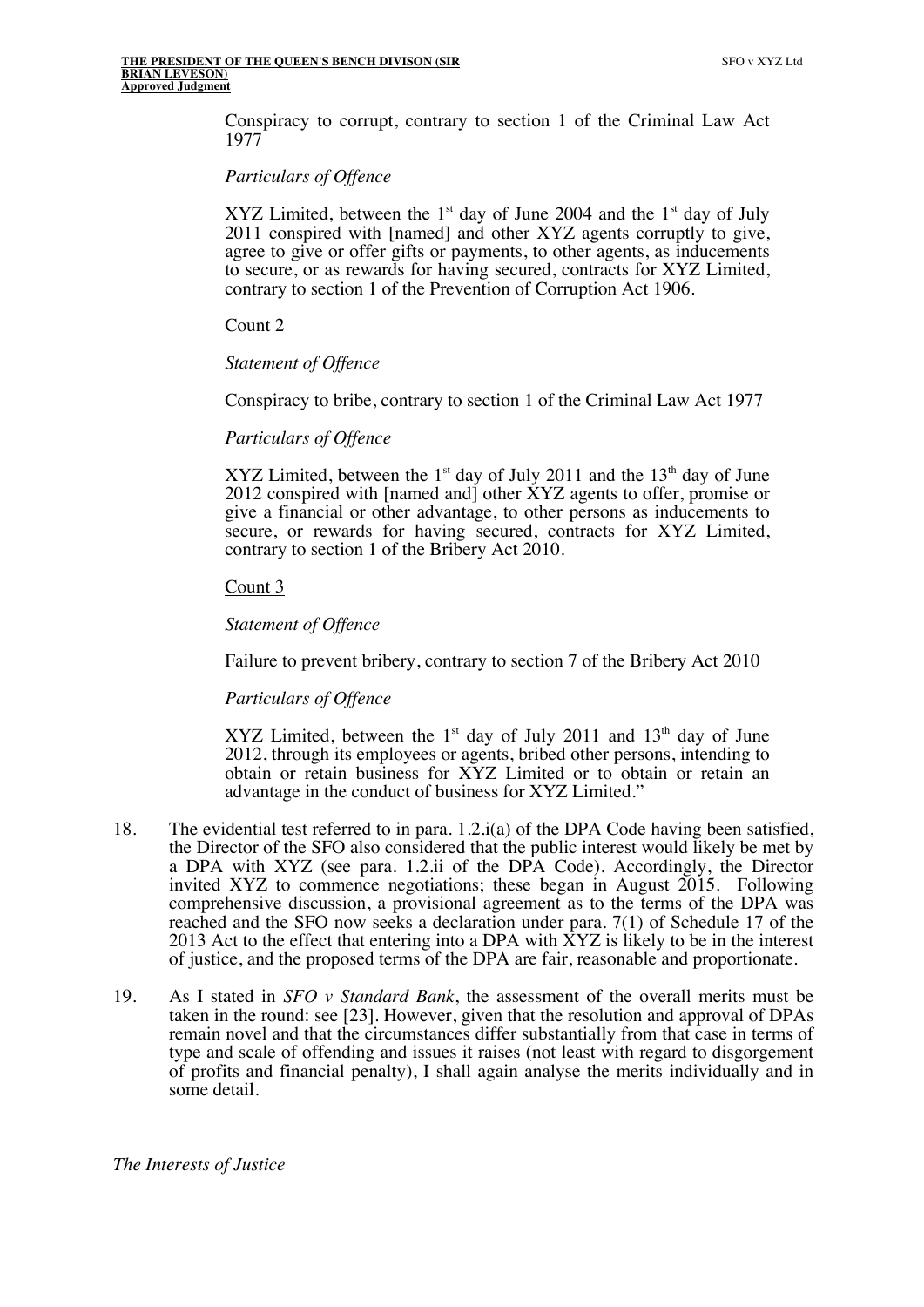- 20. Irrespective of the terms of the DPA, it must be in the interests of justice to proceed in this manner as opposed to prosecution and s. 11.3 (3)(i)(i) of the 2015 Rules requires the application for a DPA to explain the way in which the interests of justice are served. In making this assessment, a number of factors fall to be considered. These can be listed as follows:
	- i) the seriousness of the predicate offence or offences;
	- ii) the importance of incentivising the exposure and self-reporting of corporate wrongdoing;
	- iii) the history (or otherwise) of similar conduct;
	- iv) the attention paid to corporate compliance prior to, at the time of and subsequent to the offending;
	- v) the extent to which the entity has changed both in its culture and in relation to relevant personnel;
	- vi) the impact of prosecution on employees and others innocent of any misconduct.
- 21. Dealing with each of these factors in turn, the first consideration must be the seriousness of the conduct on the basis that the more serious the offence, the more likely it is that prosecution will be required in the public interest and the less likely it is that a DPA will be in the interest of justice. This reflects para. 2.5 of the DPA Code (and see also the preliminary judgment in *SFO v Standard Bank* at [25]). There is no doubt that XYZ's conduct was grave. Not only does the criminality which XYZ potentially faces include failure to prevent bribery in respect of the post-2010 Act conduct, more seriously, it also encompasses conspiracy to corrupt and bribe reflecting substantive offences of bribery.
- 22. Moreover, this conspiracy involved a course of systematic conduct over eight years. It implicates seven agents in as many jurisdictions, generated some £6.5 million of gross profit (£2.5 million net) and caused detriment to other potential competitors. It was, therefore, part of XYZ's established business conduct. These are factors in favour of prosecution and against entering into a DPA (see DPA Code 2.8.1(i)). In terms of gravity, it is of an entirely different order to that considered in *SFO v Standard Bank*  which concerned failure to prevent a single (albeit very substantial) incident of bribery by a sister company in the same corporate family.
- 23. There is, however, another side to consider. Although the conduct was endemic and implicated 7 out of the 33 agents with which XYZ dealt, the correspondence shows the great majority of the bribes were offered at the instigation of the agents, albeit with the agreement of XYZ's employees. Correspondingly, there is no evidence of agents being pressured into giving bribes on behalf of XYZ, thereby putting them at risk of (often very severe) penal consequences in their home countries. Nor, finally, did the bribing mechanism represent anything particularly sophisticated or redolent of a corporate cover-up: the conduct was there for all to see.
- 24. The second feature to which very considerable weight must be attached, reflecting a core purpose of the creation of DPAs being to incentivise the exposure (and selfreporting) of corporate wrongdoing, is the timeframe and sequence of events leading up to XYZ's self-report to the SFO and the manner in which it adopted a genuinely proactive approach to the wrongdoing it uncovered: see para. 2.8.2(i) of the DPA Code of Practice and Joint Prosecution Guidance to the Bribery Act 2010 (page 7). In that regard, the promptness of the self-report and the extent to which the prosecutor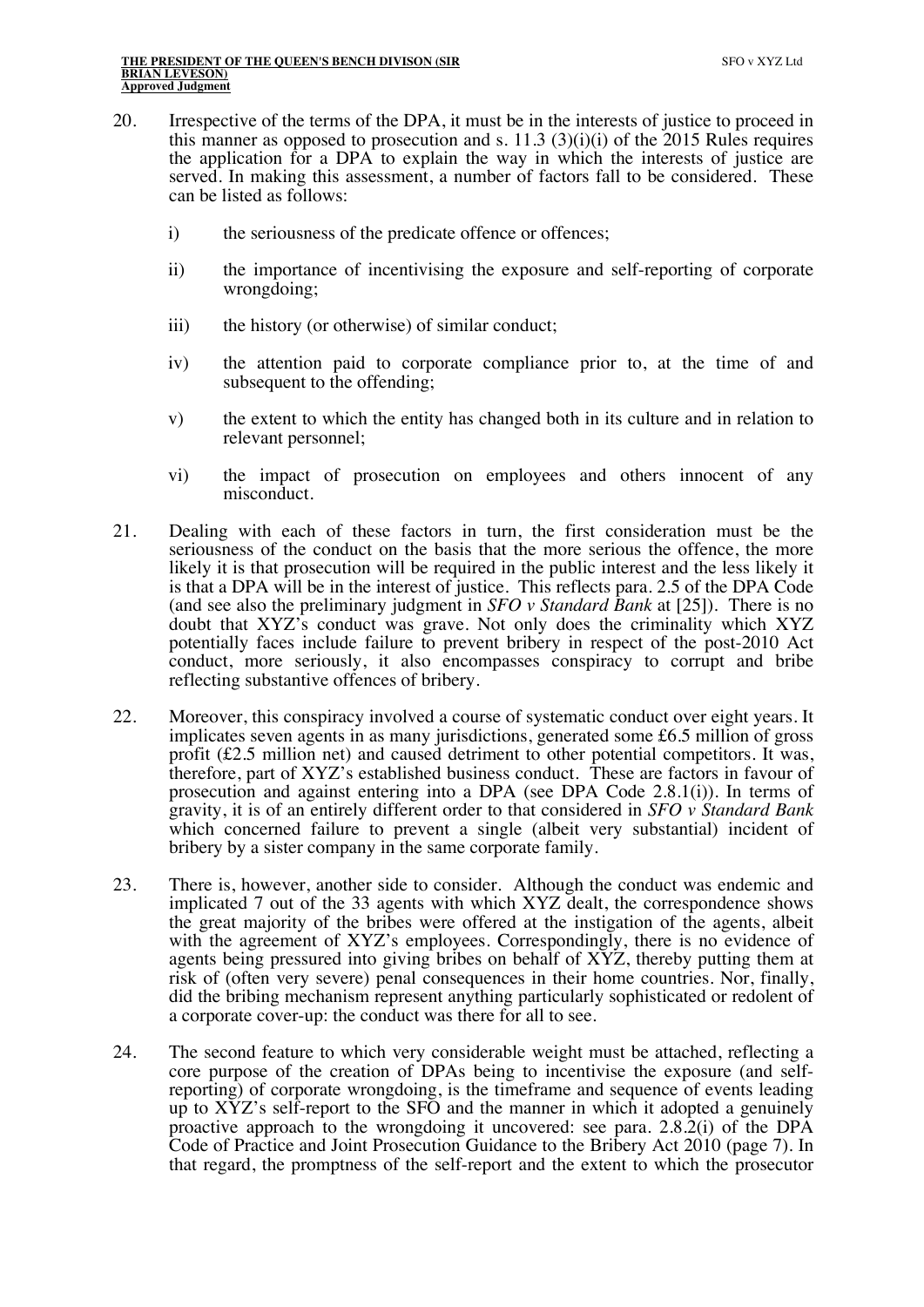has been involved are to be taken into account: see para. 2.9.2 of the DPA Code of Practice.

- 25. In that context it is also important to underline that, had it not been for the self-report, the offending might otherwise have remained unknown to the prosecutor: see para. 2.8.2(i) of the DPA Code of Practice. In that regard, the conduct had lasted eight years without being detected. There is no suggestion of a whistle-blower or any other mechanism whereby the matter might have come to the attention of the authorities.
- 26. Furthermore, the weight given to an organisation's self-report depends on the totality of the information that an organisation provides to the prosecutor: see para. 2.9.1 of the DPA Code of Practice. Specifically, the organisation must ensure in its provision of material as part of the self-report that it does not withhold anything that would jeopardise an effective investigation and, where appropriate, prosecute individuals involved. In that regard, XYZ provided comprehensive information in its initial selfreport, which was the result of an extensive investigation by the law firm. The SFO's independent investigation effectively confirmed what was stated in that report. XYZ through the law firm subsequently identified further relevant information, as has been set out above, and submitted further reports. The 28 implicated contracts were all identified by internal investigation and the cache of probative emails was volunteered to the SFO on request.
- 27. Finally in relation to this point, co-operation includes identifying relevant witnesses, disclosing their accounts and the documents shown to them: see para. 2.8.2(i) of the DPA Code of Practice. Where practicable it will involve making witnesses available for interview when requested. In that regard, XYZ provided oral summaries of first accounts of interviewees, facilitated the interview of current employees, and provided timely and complete responses to requests for information and material, save for those subject to a proper claim of legal professional privilege. Taken together, XYZ's timely self-reporting and full and genuine cooperation militates very much in favour of finding that a DPA is likely to be in the interest of justice.
- 28. The third feature relevant to the interests of justice test concerns the extent of any history of similar conduct involving prior criminal, civil and regulatory enforcement actions against the organisation: see para. 2.8.2 (ii) of the DPA Code of Practice. In that respect, although the conduct at issue was over a period of eight years, XYZ does not have a history of bribery and corruption before that nor has it been the subject of any criminal investigation by the SFO or any other agency, either within the UK or internationally. Further, there is no evidence that the offending is more extensive than that which has been disclosed to the authorities.
- 29. The fourth factor refers to the weight which must be given to any corporate compliance programme in place at the time of the offence, at the time of reporting, and any improvement that has occurred (para. 2.8.2 (iii) of the DPA Code of Practice). In that regard, although by its own admission XYZ's compliance programme was inadequate during the period of the conduct at issue, a new compliance process was put in place from late 2011, prior to the self-report, including the implementation of new training programmes, policies and procedures: it was this programme that led to the discovery of the issues that, in turn, led to the self-report.
- 30. It should be noted at this stage that this change in compliance that ultimately led to the self-report was a consequence of the benefit that XYZ derived from ABC's global compliance programme. A critical fact to which I shall return when discussing the terms of the proposed DPA is that there is no question in this case of the parent company knowingly making profit from its subsidiary's criminality; neither is there any suggestion (let alone evidence) that ABC should have known about what was going on or behaved otherwise than with complete propriety when it was discovered.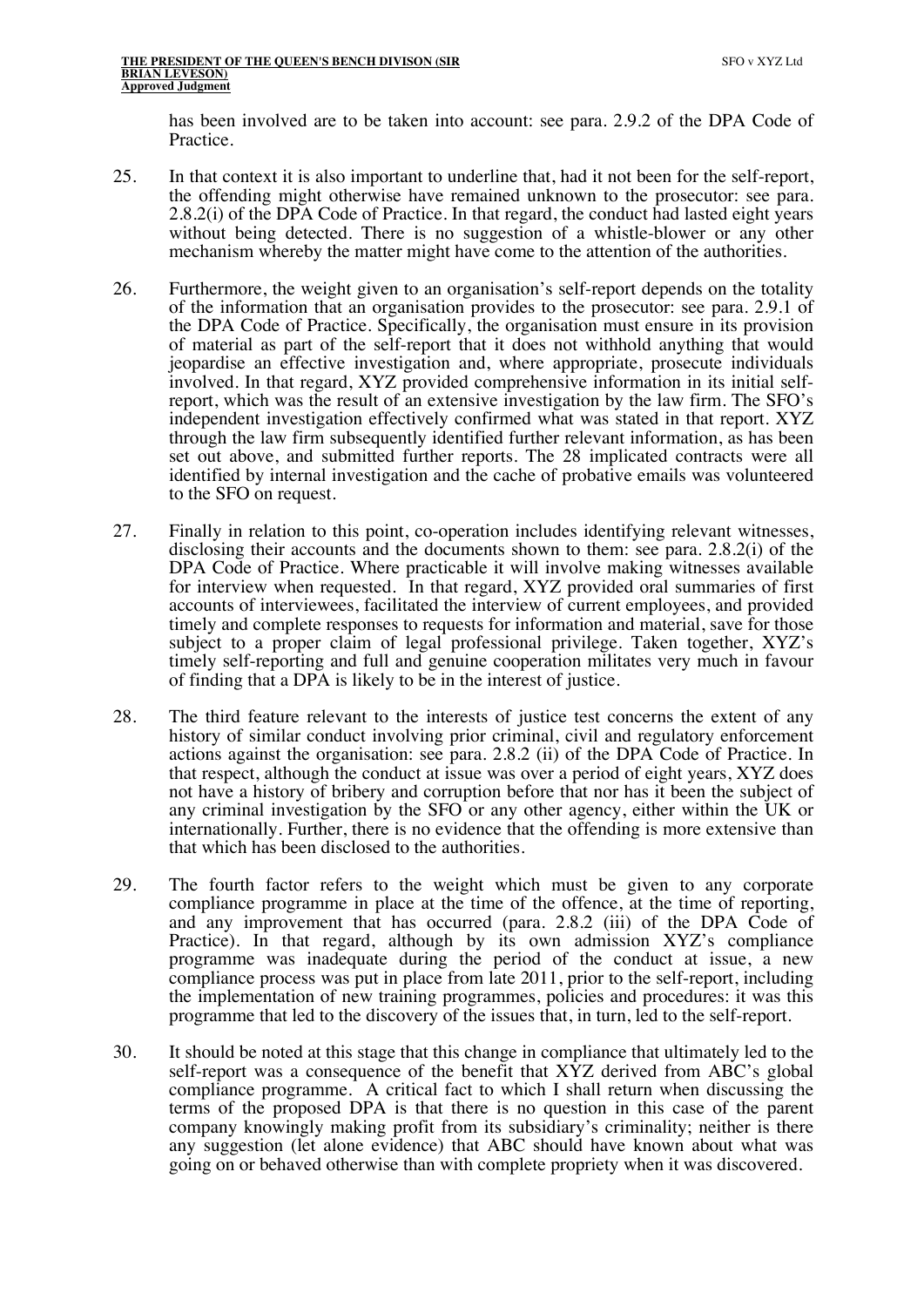- 31. The position of ABC takes me to the fifth and very important factor. It is clear that XYZ in its current form is effectively a different entity from that which committed the offence. This weighs in favour of a proposed DPA being in the interests of justice: see para. 2.8.2 (v) of the DPA Code of Practice. In the period since XYZ identified the misconduct, two senior employees have been dismissed. Relationships with the seven suspect agents were terminated and bids for two suspect potential contracts were withdrawn. At the conclusion of the SFO's investigation, none of XYZ's current employees, or Directors, faces criminal charges. As such, XYZ is a culturally different company to that which committed the offences subject to the present DPA application.
- 32. The context of the present position of XYZ takes me to the final, sixth, factor which is that account should be taken as to whether a prosecution and conviction is likely to have disproportionate non-penal legal consequences for an organisation or is likely to have collateral effects on the public or the organisation's employees: see para. 2.8.2 (vi) and (vii) of the DPA Code of Practice. In that regard, quite apart from the fact that prosecuting and convicting XYZ would inevitably lead to significant legal costs and financial penalty at an unfavourable time in the global steel industry, counsel for XYZ has explained that, even without the potentially detrimental effect of a prosecution, the company is currently operating on an 'economic knife-edge'. In addition, conviction would mean that XYZ would be debarred from participating in public contract procedures in the UK under Regulation 57(1) of the Public Contract Regulations (SI 2015/102) and throughout the EU under Article 57(1) of Directive 2014/23/EU on the award of concession contracts. Taken together, XYZ would risk becoming insolvent (even assuming that such an outcome was not inevitable), harming the interest of workers, suppliers, and the wider community.
- 33. Putting these features together, there is no doubt that XYZ's conduct was very serious both in terms of type and scale so that it is not straightforward that a proposed DPA is in principle in the interest of justice. However, it is important to send a clear message, reflecting a policy choice in bringing DPAs into the law of England and Wales, that a company's shareholders, customers and employees (as well as all those with whom it deals) are far better served by self-reporting and putting in place effective compliance structures. When it does so, that openness must be rewarded and be seen to be worthwhile.
- 34. Furthermore, there is no question but that XYZ spiralled into criminality as a result of the conduct of a small number of senior executives bending to the will of agents. It is also clear that the parent company, ABC, was not only entirely ignorant of what was going on but, as soon as the new compliance programme started to reveal a problem, immediately disclosed it. This last point is of particular significance for if a company is set up to provide an impecunious vehicle through which corrupt payments might be made, the fact that it is liable to face such sanction that it is wound up is a critically important deterrent. It is in those circumstances that investigation of the ultimate owner in relation to an offence under s. 7 of the 2010 Act is inevitable. This case is the very reverse of that situation. Therefore, subject to the proposed overall terms being fair, reasonable and proportionate (which requires taking fully into account the financial circumstances of XYZ), I am satisfied that it is likely to be in the interests of justice that XYZ's conduct be resolved through the mechanism of a DPA. It is to these terms that I now turn.

#### *The Terms*

35. An application for a DPA is covered by paras. 11.3(f) and (g)(i) and (ii) of the 2015 Rules and requires a description of the proposed terms, an exposition of its compliance with the DPA Code of Practice and sentencing guidelines and an analysis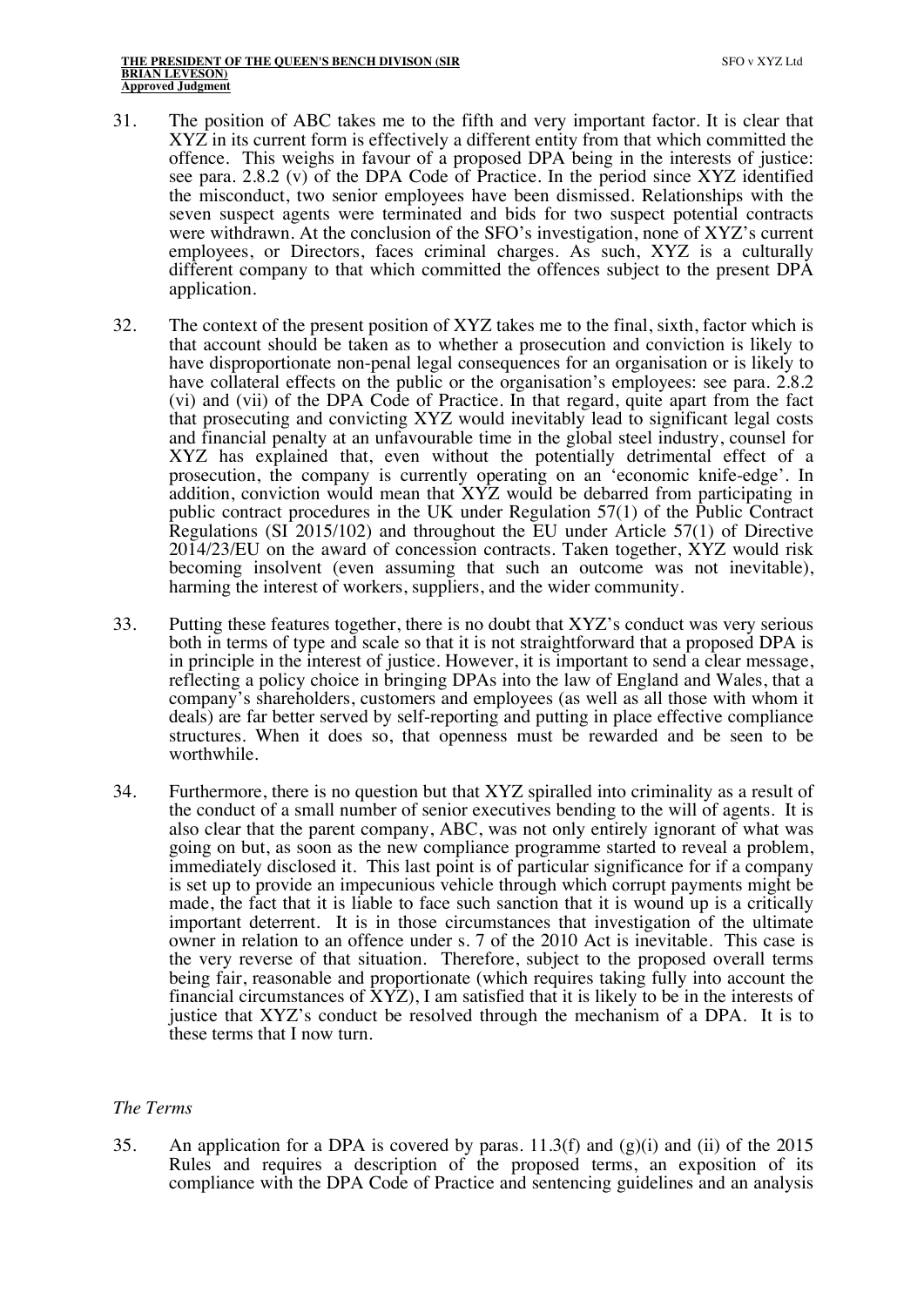of how they are fair, reasonable and proportionate. The essential basis of this DPA is that effective from the date of a declaration under paras.  $8(1)$  and  $(3)$  of Schedule 17 to the 2013 Act for a period of at least three years, and up to a period of five years (in broad terms), the SFO will agree, having preferred the indictment, to suspend it and, subject to compliance with the terms of the DPA, at the end of the period, discontinue the proceedings.

- 36. Conditions include the provision that there is no protection against prosecution of any present or former officer, employee or agent or, indeed, of XYZ for conduct not disclosed by it prior to the date of the agreement (or any future criminal conduct); prosecution can also follow if the organisation provided information to the SFO which it knew or ought to have known was inaccurate, misleading or incomplete. There is no difficulty with any of these provisions.
- 37. The other requirements falling upon XYZ are as follows:
	- i) Disgorgement of gross profits of £6,201,085 (of which £1,953,085 will be contributed by ABC being the repayment by ABC of a significant proportion of dividends that it had received from XYZ, albeit entirely innocently);
	- ii) Payment of a financial penalty of £352,000 being a reasonable estimate of the unencumbered balance of cash available following a review by the SFO of XYZ's cash flow projections over three years;
	- iii) Past and future cooperation with the SFO (as further described) in all matters relating to the conduct arising out of the circumstances of the draft indictment; and
	- iv) Review and maintenance of the organisation's existing compliance programme (as further described).

It is also acknowledged that no tax reduction shall be sought in relation to the payments (i) and (ii) above.

- 38. As to duration, the DPA must be of sufficient length that the proposed terms are effective and their aims accomplished; this is obviously dependant on the individual circumstances of the case. The proposed DPA would be effective from the date of a declaration under paras.  $8(1)$  and  $(3)$  of Schedule 17 to the 2013 Act until the earlier of 31 December 2020, or such time after 31 December 2018 but before 31 December 2020, as the financial terms have been fully met. Such duration (with possibility of extension) permits XYZ to pay the disgorgement and financial penalty sums in instalments in circumstances of financial difficulty which are more fully explored in relation to calculation of the sums. In this way, the proposed duration allows for terms to be effective and their aims accomplished.
- 39. To satisfy the terms of the statute, I now turn to consider each limb in turn underlining, in relation to the financial commitment being undertaken, first, that all bar £352,000 will be paid only with the support of ABC and that the global figure represents the entirety of the gross profits (£6,553,085) in relation to the implicated contracts. How that sum is split up could be the subject of argument but, in the end, it is not material.

#### Compensation

40. Priority must be given to payment of compensation over fines: see *SFO v Standard Bank*, at [39], reflecting para. 5(3)(b) of Schedule 17, para 7.2 of the DPA Code of Practice, s. 130(12) of the Power of Criminal Courts Act 2000 ("2000 Act") and the Definitive Guideline issued by the Sentencing Council in respect of Fraud, Bribery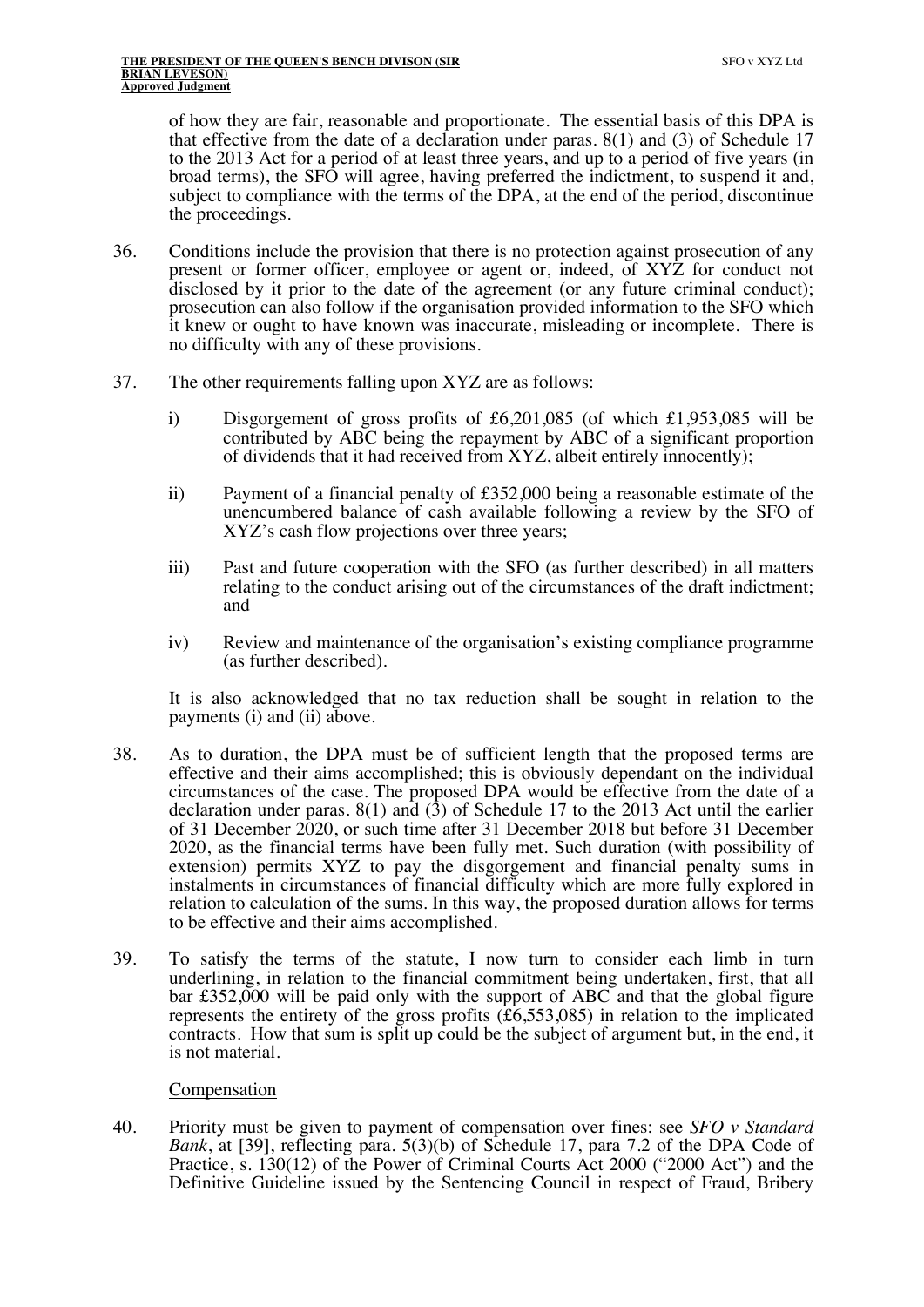and Money Laundering Offences ("the guideline"): in relation to corporate offenders. In this context, and relevant to both prosecutors in applying to the court for approval of a DPA and the court in determining whether the (proposed) terms are fair, reasonable and proportionate, s. 130(3) of the 2000 Act provides:

"A court shall give reasons, on passing sentence, if it does not make a compensation order in a case where this section empowers it to do so."

41. In that regard, 17 of the 28 implicated contracts were with entities based in a country in Asia with which there is neither a request for mutual legal assistance nor an established mechanism or practice in place for payments of compensation orders to the authorities. Other bribes XYZ agreed to offer involved agents based in or working in relation to other countries in Asia and elsewhere in respect of which the same difficulties arise. Further, the amounts of the bribe payment are not always confirmed in the evidence and neither is any rise in the contract price to accommodate it (which would generate the loss). Finally, the SFO is not able to demonstrate whether and, if so, in what sum, the various  $\angle$ XYZ agents actually paid bribes to named or unknown individuals. Taken together, these factors amount to it not being possible to positively identify any entities as victims who may be compensated.

#### Disgorgement

- 42. The legislation specifically identifies disgorgement of profit as a legitimate requirement of a DPA: see para 5(3)(d) of Schedule 17 restated at para. 7.9 of the DPA Code of Practice. The provision is clearly underpinned by public policy which properly favours the removal of benefit in such circumstances. XYZ made a total gross profit as a result of the 28 implicated contracts of £6,553,085 (and a net profit of £2.5 million). However, as identified above, XYZ has limited means and ability to pay such a sum such that the maximum amount it would be able to provide towards paying any financial obligation imposed without becoming insolvent is estimated to be £352,000.
- 43. In this context, XYZ's parent company, ABC, has offered to provide the necessary financial support should a DPA be agreed. In the initial DPA, disgorgement of profits in the sum of £3.3 million was proposed along with a financial penalty of £1.3 million, making a total financial commitment of £4.6 million. It is important to point out that ABC had offered this support, effectively by way of a long term loan, notwithstanding that no contractual obligation requires ABC to do so; furthermore, it must be underlined that no legal obligation attaches to an innocent parent company which requires it to contribute towards a financial penalty imposed upon one of its subsidiaries for criminal conduct by the subsidiary. Ultimately, of course, the subsidiary can be prosecuted and, if unable to pay an appropriate penalty, wound up.
- 44. On the other hand, a parent company receiving financial benefits arising from the unlawful conduct of a subsidiary (albeit unknown) must understand how this will be perceived. In that respect, ABC has received £6 million in dividends from XYZ since acquiring it in February 2000. To its credit, when I raised the matter with counsel for XYZ, as to whether an appropriate proportion should properly be reflected in the terms of any DPA, the proposition was accepted. Thus, XYZ and ABC have jointly agreed that ABC will also return £1,953,085 for XYZ to pay towards disgorgement, which brings the total sum to be disgorged to  $\text{\pounds}6,201,085$  which is the total gross profit less the sum of £352,000 available over the period from XYZ's resources. When combined with the proposed financial penalty, the total properly addresses the 'removal of gain' objective, removes any concerns over the extent to which the dividend paid by XYZ to ABC may have been tainted by XYZ's unlawful conduct and further demonstrates ABC 's continuing commitment to the DPA process and its support of XYZ.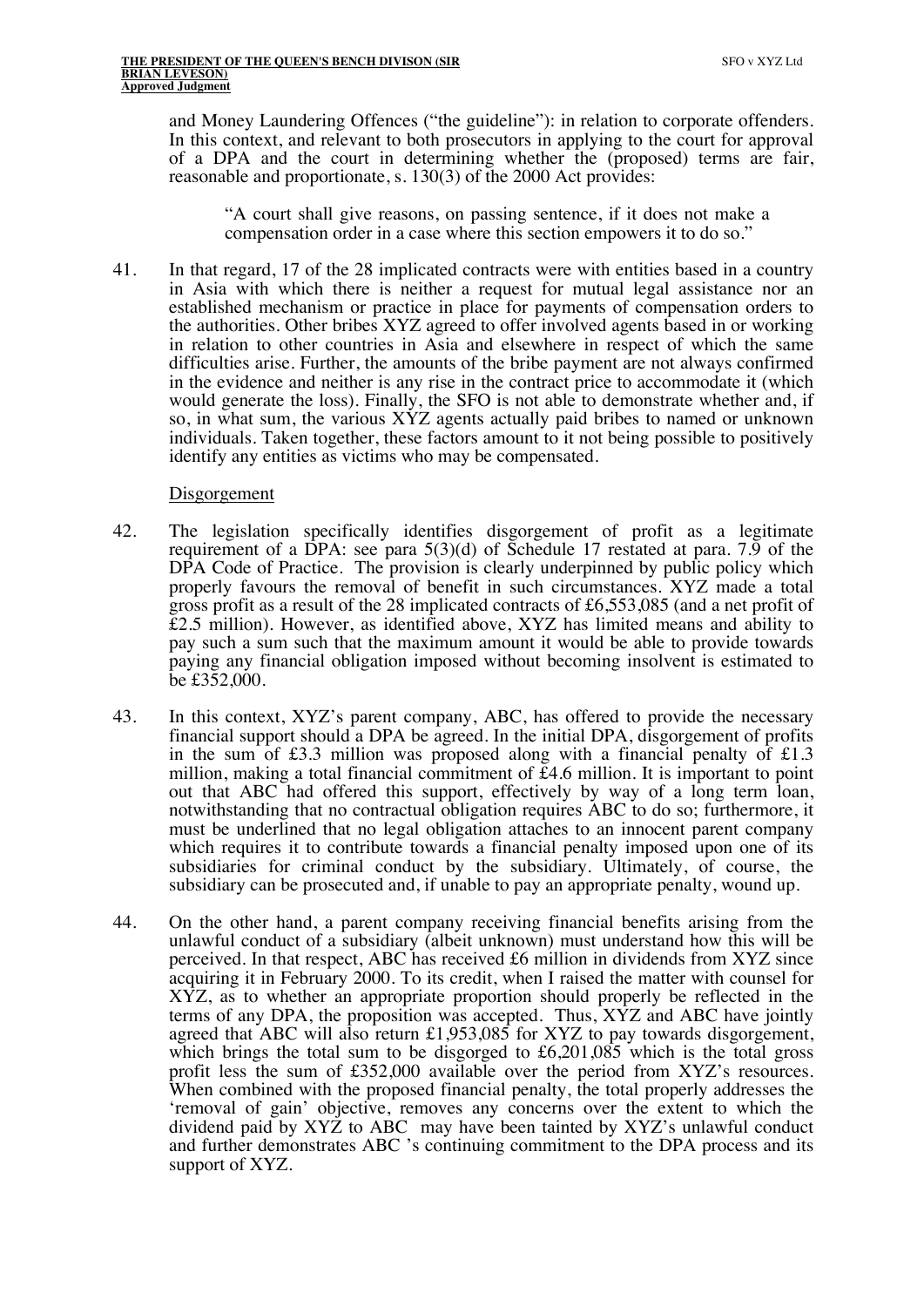45. The proposed DPA further provides for the disgorgement sum to be paid by way of instalments over five years. Payment in that way reflects XYZ's means and ability to pay and is of obvious benefit in maximising the amount of profit disgorged. This part of the agreement could hardly be improved and is undeniably fair, reasonable, and proportionate: its size will also impact on the financial payment.

Financial Penalty

46. A DPA may impose on an organisation the requirement to pay a financial penalty: see para. 5(3)(a) of Schedule 17. Significantly, para. 5(4) provides:

> "The amount of any financial penalty agreed between the prosecutor and [the organisation] must be broadly comparable to the fine that a court would have imposed on [the organisation] on conviction for the alleged offence following a guilty plea".

47. These provisions were explained in *SFO v Standard Bank*, at [44], in the following terms:

> "… although there is no question of a conviction, the legislation requires any financial penalty to demonstrate broad comparability with a fine following conviction. That exercise can only be undertaken by analysing and applying the approach adopted by the Sentencing Council Guideline; this follows that mandated by s. 143 of the Criminal Justice Act 2003 to the effect that when considering the seriousness of any offence, the court must consider the offender's culpability in committing the offence and any harm which the offence caused, was intended to cause or might foreseeably have caused. In connection with corporate offenders in relation to this type of offence, that then translates into a non-exhaustive hierarchy of culpability characteristics with harm represented by a financial sum related (in the case of offences under the Bribery Act 2010) to the gross profit from the contract obtained, retained or sought."

- 48. Dealing first with culpability (Step 3 of the Guideline), a relevant characteristic that militates in favour of placing an offence in the category of high culpability is that the corporation at issue played a leading role in organised, planned, unlawful activity. In that regard, the evidence against XYZ reveals that approving the offering of bribes was an accepted way of doing business for the company over the relevant time period and knowledge of such conduct was held, and authorised, namely by senior executives who represented its controlling mind.
- 49. A second characteristic of high culpability is that the offending was committed over a sustained period of time. That is undeniably the case in respect of XYZ's conduct. In the extensive period 2004 to 2012, the company was involved in systematically agreeing to offer bribes through agents. Neither can the incidents in this period be considered isolated. During the period at issue, at least 28 contracts were secured after XYZ had agreed to offer a bribe through an agent.
- 50. With regard to the offence alleged under s. 7 of the 2010 Act offence, a third high culpability characteristic is a culture of wilful disregard of commission of offences by employees or agents with no effort to put effective systems in place. In that regard, before 2012, there was no attempt on the part of XYZ to put effective systems in place and there was a wilful disregard as to the need to do so, evidenced by the seniority of those involved. The culture prior to 2012 may justifiably be characterised as wilful disregard as to the commission of offences by employees or agents with no effort to put effective systems in place.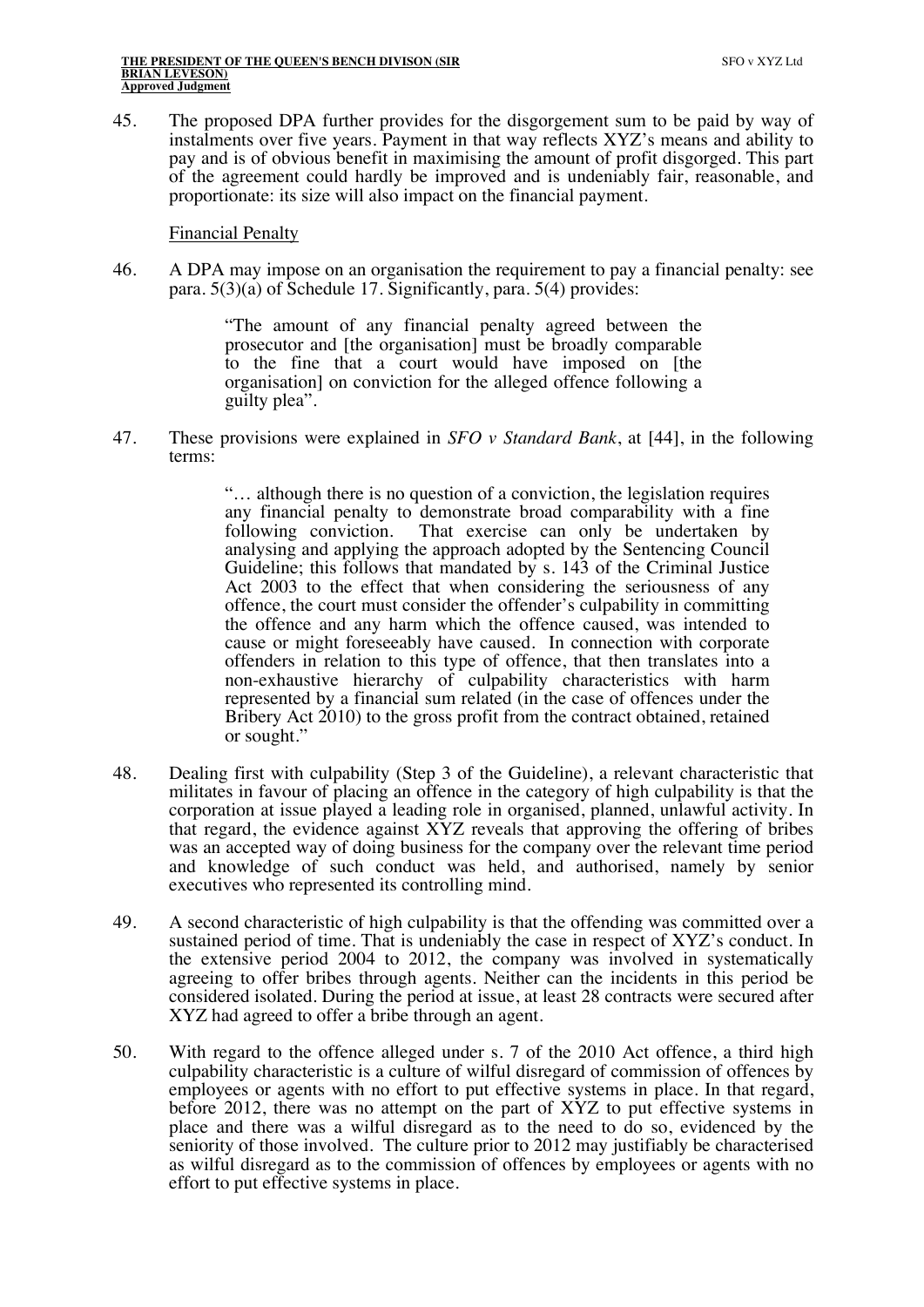- 51. For these reasons, the correct culpability starting point is, as the SFO submitted, high.
- 52. Turning to harm, for offences of bribery, the appropriate figure will normally be the gross profit from the contracts obtained, retained or sought as a result of the offending. As has been discussed with regard to appropriate disgorgement of profits, in this case, this amounts to £6,553,085. The Sentencing Council Guideline identifies the starting point for a high level of culpability as  $300\%$  of the 'harm' i.e. gross profit, with a range of 250% to 400%.
- 53. It is then necessary to fix the level by reference to factors which increase and reduce the seriousness of the offending. As regards aggravation, the corrupt activity was endemic within XYZ. The 28 implicated contracts accounted for almost 16% (£17.2 million) of total sales between 2004 and 2012. Further, attempts were made to conceal the misconduct. The term "fixed commission" was used to conceal the nature of offers to agents. Finally, the offence was committed across borders and jurisdictions. The 28 contracts involved bribes that XYZ agreed to offer through agents based in Asia and other places.
- 54. On the other side of the coin, the mitigating features include the fact that XYZ has no previous relevant convictions nor has it been subject of any relevant previous civil or regulatory action successfully taken against it. Further, XYZ has cooperated fully with the SFO's investigation, making early admissions voluntarily and reporting the offending to the SFO, and has assisted throughout with the SFO investigation. Finally, it should be noted that offending was committed under a previous management team and immediate remedial steps were taken by XYZ to replace the relevant senior management team and to terminate agreements with six agents identified as being involved in the offering of improper payments; this caused a loss of income as a consequence of two contracts worth £1.7 million being cancelled.
- 55. In these circumstances, the parties submitted that the appropriate harm multiplier is 250%. This is at the lower end of the high culpability range and, on a strict application of the Guideline, is lower than can be expected in the light of the serious aggravating factors. The question, however, is academic because, given the amount disgorged, whatever multiplier is chosen and however substantial the discounts, the result is a figure which XYZ simply cannot pay and which would result in its insolvency.
- 56. Thus, even taking a multiplier of 250%, the starting point for a financial penalty is just under £16.4 million. According to the guideline, by Step 5, it is then necessary to 'step back' and consider the overall effect of its orders such that the combination achieves "removal of all gain, appropriate additional punishment and deterrence". Having reached a conclusion as to the appropriate financial penalty based on the guideline, para. 5(4) of Schedule 17 of the 2013 Act mandates that the financial penalty must be broadly comparable to the fine that a court would have imposed for the alleged offence following a guilty plea: this is Step 7 in the guideline and follows the exercise of 'stepping back'. Although that will be the ordinary course, given that the financial penalty in this case will be substantially limited by ability to pay, it is in the interests of justice to apply the relevant discounts (Step 7) before 'stepping back' (Step 5).
- 57. Looking to the discount following a guilty plea, it is necessary to take into account the appropriate reduction in accordance with s. 144 of the Criminal Justice Act 2003 and the relevant guideline (issued by the Sentencing Guidelines Council). In particular, under s.  $144(1)(a)$  and (b) of the Act, a court must take into account the stage in the proceedings the offender indicated his intention to plead guilty and the circumstances in which the indication was given. Given the self-report and admission, under the guideline, a full reduction of one third is justified and appropriate. In addition, given that the admissions are far in advance of the first reasonable opportunity having been charged and brought before the court, that discount can be increased as representing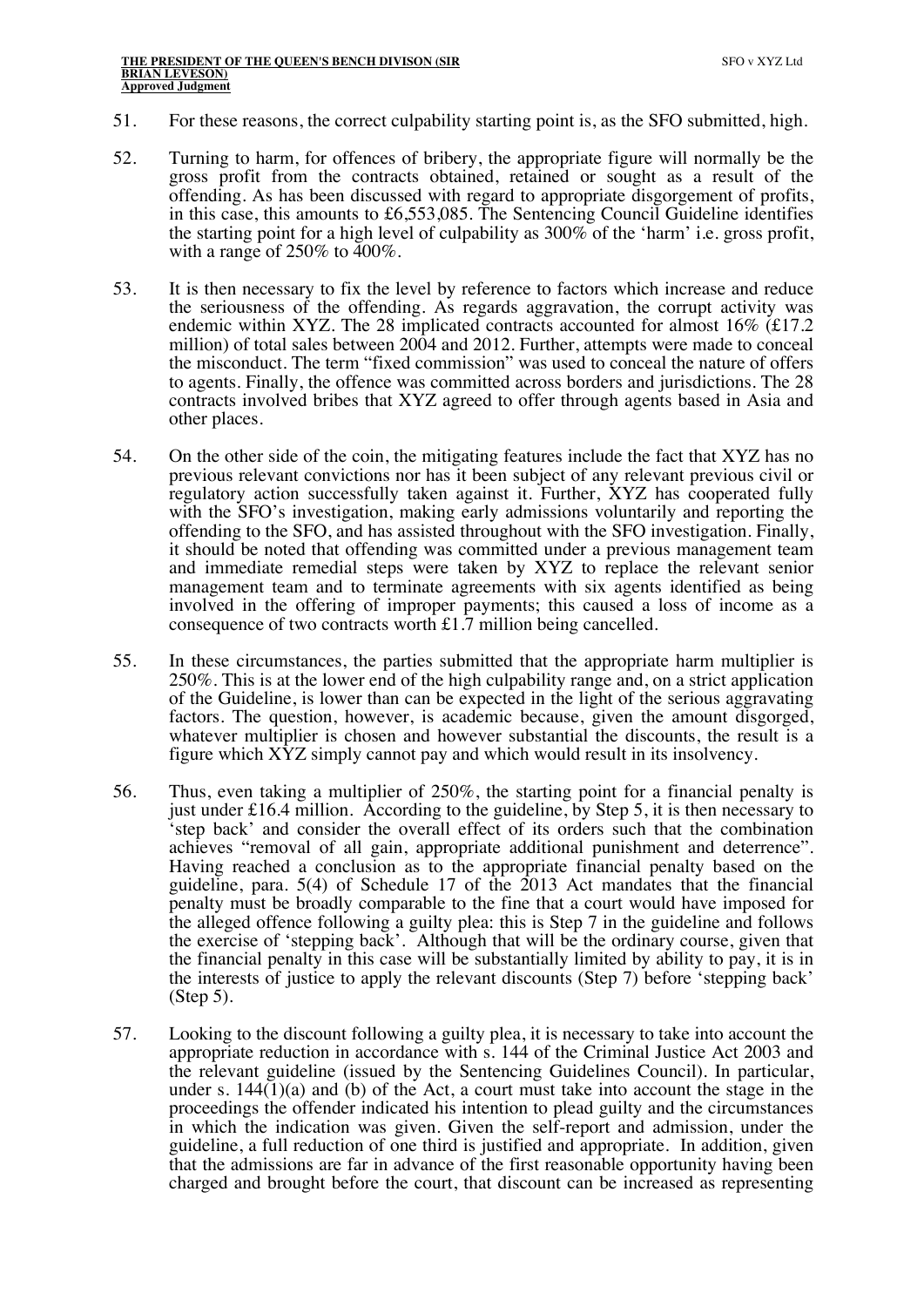additional mitigation. In the circumstances, a discount of 50% could be appropriate not least to encourage others how to conduct themselves when confronting criminality as XYZ has. On the face of it, that reduces the figure to £8.2 million.

- 58. It is now necessary to step back and consider all the circumstances both in accordance with Step 5 of the guideline and generic sentencing practice. There is no doubt that the value, worth and available means of XYZ fall to be considered together with the impact of the financial penalties including on employment of staff, service users, customers and local economy (but not shareholders). In addition, the full financial impact of this offending on XYZ is relevant. This is also clear from ss. 142 and 164 of the Criminal Justice Act 2003 ("2003 Act") which deals with the need to have regard to the principles of sentencing, the seriousness of the offence and, when imposing a fine, the means of the offender.
- 59. Thus, although gross profit is an appropriate starting point when initially calculating the fine, it cannot be the only denominator when stepping back. All the financial circumstances must be taken into account, including profitability: see section 164(4) of the 2003 Act and *SFO v Standard Bank*, at [54], importing the approach of the Court of Appeal in the environmental offending context in *R v Thames Water Utilities Ltd* [2015] EWCA Crim 960, at [40i]. Furthermore, although not a feature which can or should be taken into account as a mitigating factor to reduce the sums that it is otherwise appropriate to pay, it is relevant (as a measure of the commitment to improve and the extent of co-operation) that XYZ(with the financial assistance of ABC by way of further loan) has spent some £3.8 million in fees arising from the responsible steps it has taken through its own investigation, self-reporting, cooperating with the SFO and completing what might be described as a thorough 'selfcleansing' process.
- 60. Quite apart from these fees, it is appropriate to have regard to the sum which XYZ is prepared to disgorge and the agreed fact (following proper investigation by the SFO) that only some  $\text{\textsterling}352,000$  is potentially available to  $\overline{XYZ}$  to provide towards any financial obligation, the balance being provided through support from ABC. Taking into account the sum to be disgorged of £6,201,085, a financial penalty of £352,000 leads, as I have said, to a total which equates to the gross profit on the implicated contracts. These sums could have been calculated differently, for example by reducing the disgorgement by £1 million and increasing the financial penalty by a similar amount.
- 61. In the event, I am quite content that the £352,000 represents the sum which SFO accountants accept is a reasonable estimate of the sum that will be available to XYZ without help from ABC and it is appropriate to express the figures in this way albeit that the fine looks extremely modest: the sums must be taken together. As with disgorgement, payment by instalments does no more than reflect means and ability to pay and the arrangement is also fair, reasonable and proportionate.

#### Co-operation and Corporate Compliance

62. The DPA also covers co-operation and future compliance. As to the former, the proposal provides that XYZ shall continue to cooperate fully and truthfully with the SFO in any and all matters relating to the conduct arising out of the circumstances at issue in the present DPA. In particular, XYZ must disclose all information and material in its possession, custody or control, which is not protected by a valid claim of legal professional privilege or any other applicable legal protection against disclosure, in respect of its activities and those of its present and former directors, employees and agents concerning all matters relating to the conduct at issue in the present DPA. XYZ also warrants by the proposed DPA that it has not thus far provided inaccurate, misleading or incomplete information. These terms are materially similar to the co-operation terms in *SFO v Standard Bank* and it may be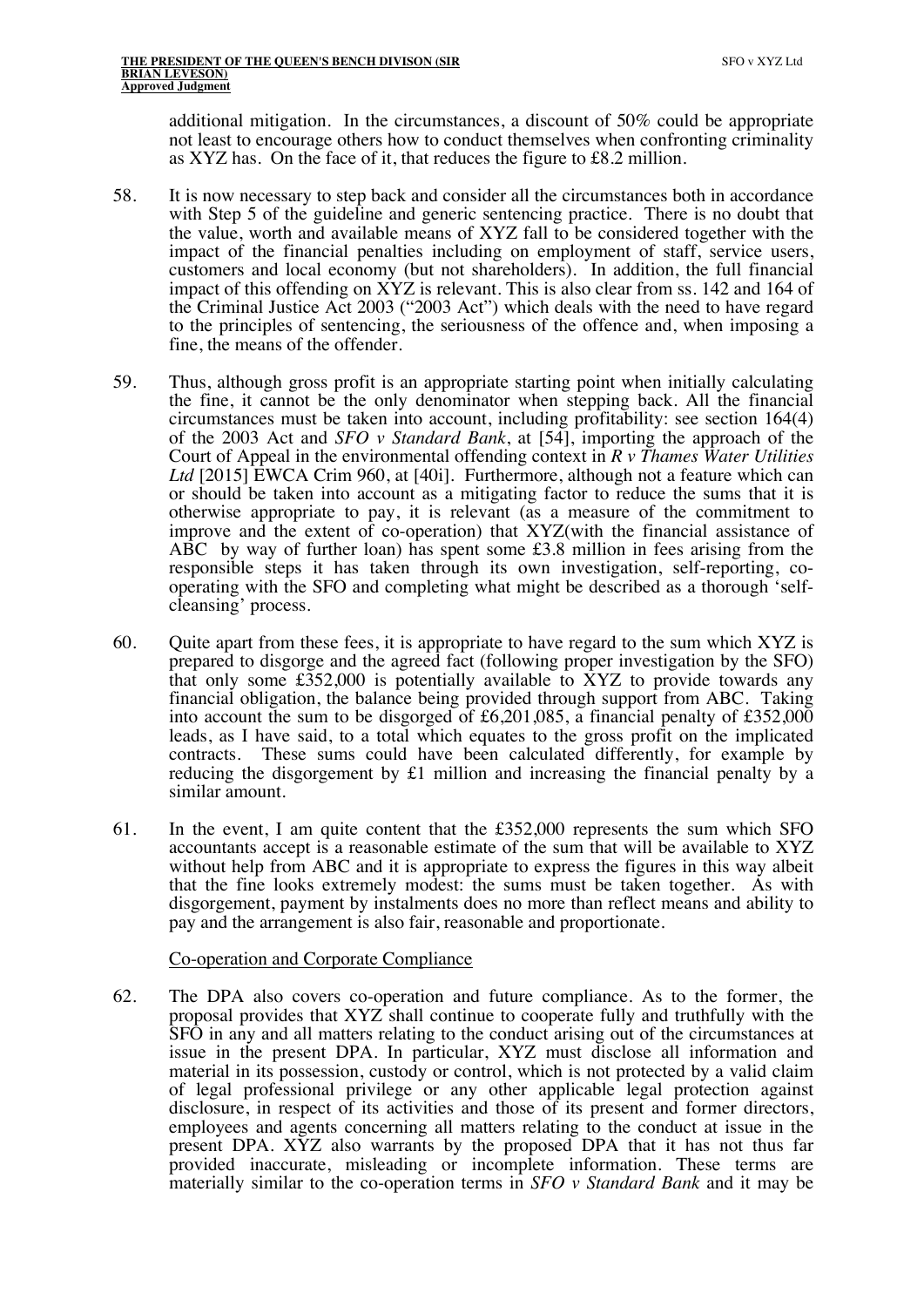appropriate that they be considered as standard in these cases. Without excluding the possibility of other terms being fair, reasonable, and proportionate, the following comments made in *SFO v Standard Bank*, at [59], bear reiteration:

"This type of co-operation, and in particular, disclosure of this nature, is envisaged by para. 7.8 (iii) of the DPA Code of Practice and footnote thereto: it is obviously in the public interest that individuals involved in the conduct at issue are investigated and prosecuted and this term will obviously be critical to this (and any) DPA."

- 63. Turning to corporate compliance, para. 5(3)(e) of Schedule 17 states that a DPA may impose on an organisation the requirement to implement a compliance programme or make changes to an existing compliance programme relating to the organisation's policies or to the training of the organisation's employees or both. In this regard, para. 7.9 of the DPA Code of Practice specifically draws the prosecutor's attention to the fact that putting in place a robust compliance and/or monitoring programme may be a term of a DPA.
- 64. In order to reduce the risk of future failings, the proposed DPA provides that XYZ will undertake a review including the implementation of its existing internal controls, policies, and procedures regarding compliance with the Bribery Act 2010 and other applicable anti-corruption laws. In particular, XYZ's Chief Compliance Officer will prepare a report for submission to the SFO to be completed within twelve months of the DPA coming into effect and annually thereafter for its duration on XYZ's antibribery and corruption policies and their implementation. The report will include circumstances where third party intermediaries (such as agents) are involved with transactions in which XYZ participates, the completion and effectiveness of XYZ's anti-bribery and corruption training, including the level of anti-bribery and corruption awareness among employees. Once again, this term is clearly appropriate for a DPA in these circumstances.

#### Costs and Ancillary Provisions

- 65. The legislation provides that a DPA may impose on an organisation the requirement to pay any reasonable costs of the prosecutor in relation to the investigation and the subsequent resolution of the DPA: see para.  $5(3)(g)$  of Schedule 17. Similarly, para 7.2 of the DPA Code of Practice provides that costs should ordinarily be sought. However, in this case, in light of XYZ's means and ability to pay, the SFO has agreed not to seek costs. Such agreement is, in the circumstances, fair, reasonable and proportionate.
- 66. In relation to ancillary matters, as I have identified, the proposed DPA requires XYZ to pay the disgorgement of profits and financial penalty in instalments. Failure to meet the proposed instalments in principle constitutes breach of the DPA. However, in such circumstances, at the sole discretion of the SFO late payment of the profits by up to 30 days will not constitute a breach of the DPA agreement but will be subject to interest at the prevailing rate applicable to judgment debts in the High Court. This is entirely in keeping with para.  $\frac{5}{5}$  of Schedule 17 to the 2013 Act which envisages a DPA including a term setting out the consequences of a failure by an organisation to comply with any of its terms and, further, is reasonable and appropriate given XYZ's financial circumstances.

#### *Conclusion*

67. It might be thought that the outcome of this case has been only to remove from XYZ the gross profits which flow from its criminality and that little can be achieved by way of deterrence by not imposing a much more substantial penalty for such egregious criminality. In this case, which can be considered exceptional, the critical question